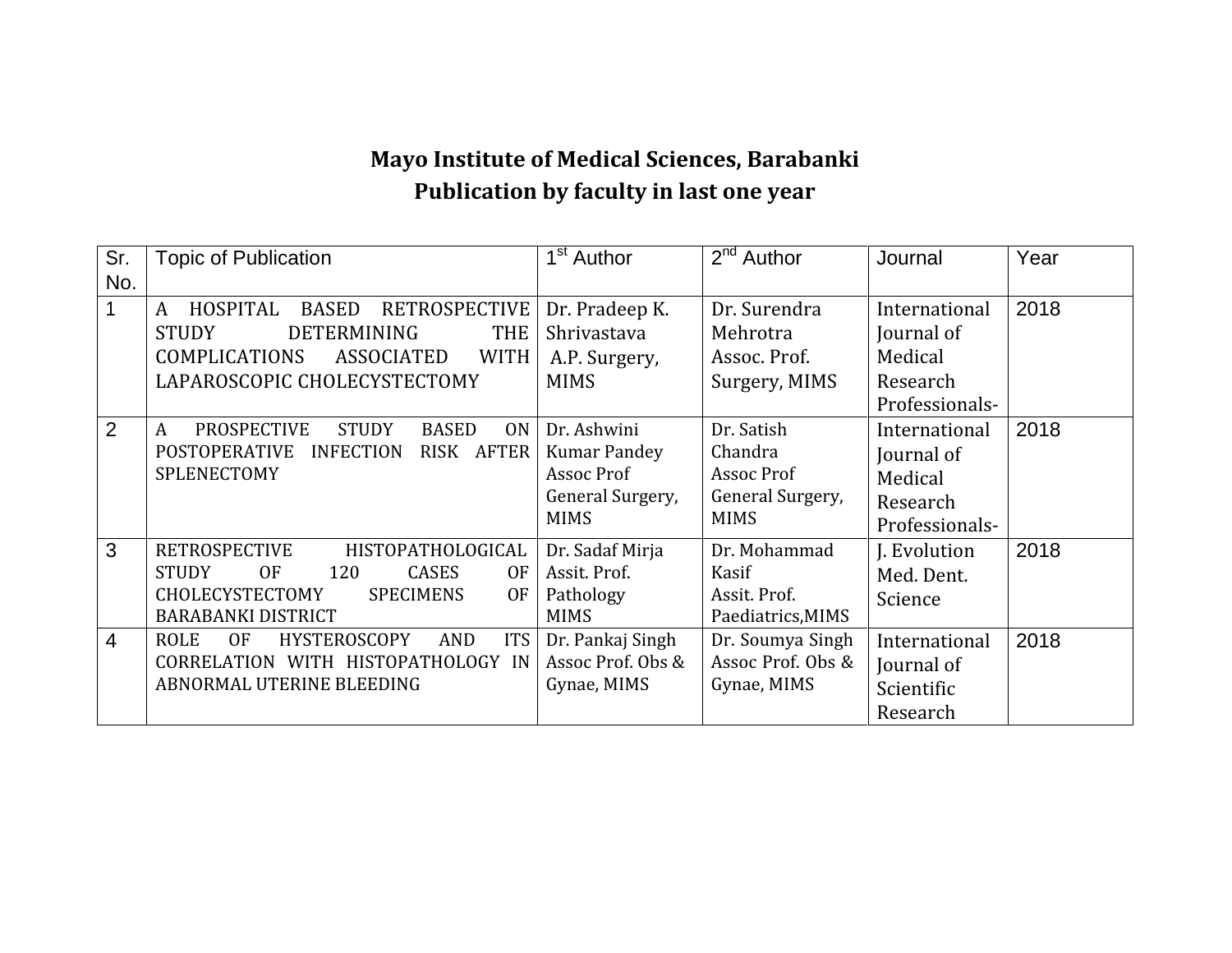| Sr.            | <b>Topic of Publication</b>                                                                                                                                                                                                                                                 | $\overline{1}^{\text{st}}$ Author                                                       | $2^{nd}$ Author                                      | Journal                                                                    | Year |
|----------------|-----------------------------------------------------------------------------------------------------------------------------------------------------------------------------------------------------------------------------------------------------------------------------|-----------------------------------------------------------------------------------------|------------------------------------------------------|----------------------------------------------------------------------------|------|
| No.            |                                                                                                                                                                                                                                                                             |                                                                                         |                                                      |                                                                            |      |
| 5              | Association of socioeconomic status on<br>STI/STD awareness among OPD patients<br>attending a Tertiary Care Hospital                                                                                                                                                        | Dr. Pankaj Singh<br>Assoc Prof. Obs &<br>Gynae, MIMS                                    | Dr. Piyush Singh<br>Assoc Prof.<br>Psychiatry, MIMS  | Indian<br>Journal Prev.<br>Soc. Med.                                       | 2018 |
| 6              | A STUDY OF PRE OPERATIVE FINDING IN<br>CASE<br><b>WITH</b><br><b>PREVIOUS</b><br><b>CAESAREAN</b><br><b>SECTION</b>                                                                                                                                                         | Dr. Pankaj Singh<br>Assoc Prof. Obs &<br>Gynae, MIMS                                    | Dr. Soumya Singh<br>Assoc Prof. Obs &<br>Gynae, MIMS | International<br>Journal of<br>Clinical<br>Obstetrics<br>and<br>Gynecology | 2019 |
| $\overline{7}$ | "COMPARATIVE<br><b>STUDY</b><br><b>BETWEEN</b><br><b>SELF</b><br>DIRECTED LEARNING AND TRADITIONAL<br><b>DIDACTIC</b><br><b>LECTURE</b><br><b>TEACHING</b><br><b>OF</b><br>4TH<br><b>SEMESTER</b><br><b>MBBS</b><br><b>STUDENTS</b><br>IN<br>DEPARTMENT OF GENERAL SURGERY" | Dr. A. K.<br>Shriwastava,<br>Associate<br>Professor,<br>General Surgery,<br><b>MIMS</b> | Dr. N K Gupta<br>Prof. Surgery,<br><b>MIMS</b>       | Indian Journal<br>of Applied<br>Research                                   | 2019 |
| 8              | Incidence of Pseudomonas and<br>Staphylococcus in Chronic Suppurative<br>Otitis Media and its relationship with<br>Severity of the disease                                                                                                                                  | Dr Sumit<br>Sharma,                                                                     | Dr<br>Haraprathap<br>Yelishetty -<br>Intern          | <b>IJSR</b> - Volume<br>VIII, Issue :<br>III, March -<br>2019              | 2019 |
| 9              | Incidence of Nasal Colonization with<br>Pseudomonas and Staphylococcus in Cases<br>of Acute and Chronic Sinusitis and<br><b>Relevance of Culture Sensitivity</b>                                                                                                            | Dr Sumit Sharma                                                                         | Dr<br>Prakshi<br>Solanki<br>Intern                   | <b>IJSR</b> - Volume<br>VIII, Issue :<br>III, March -<br>2019              | 2019 |